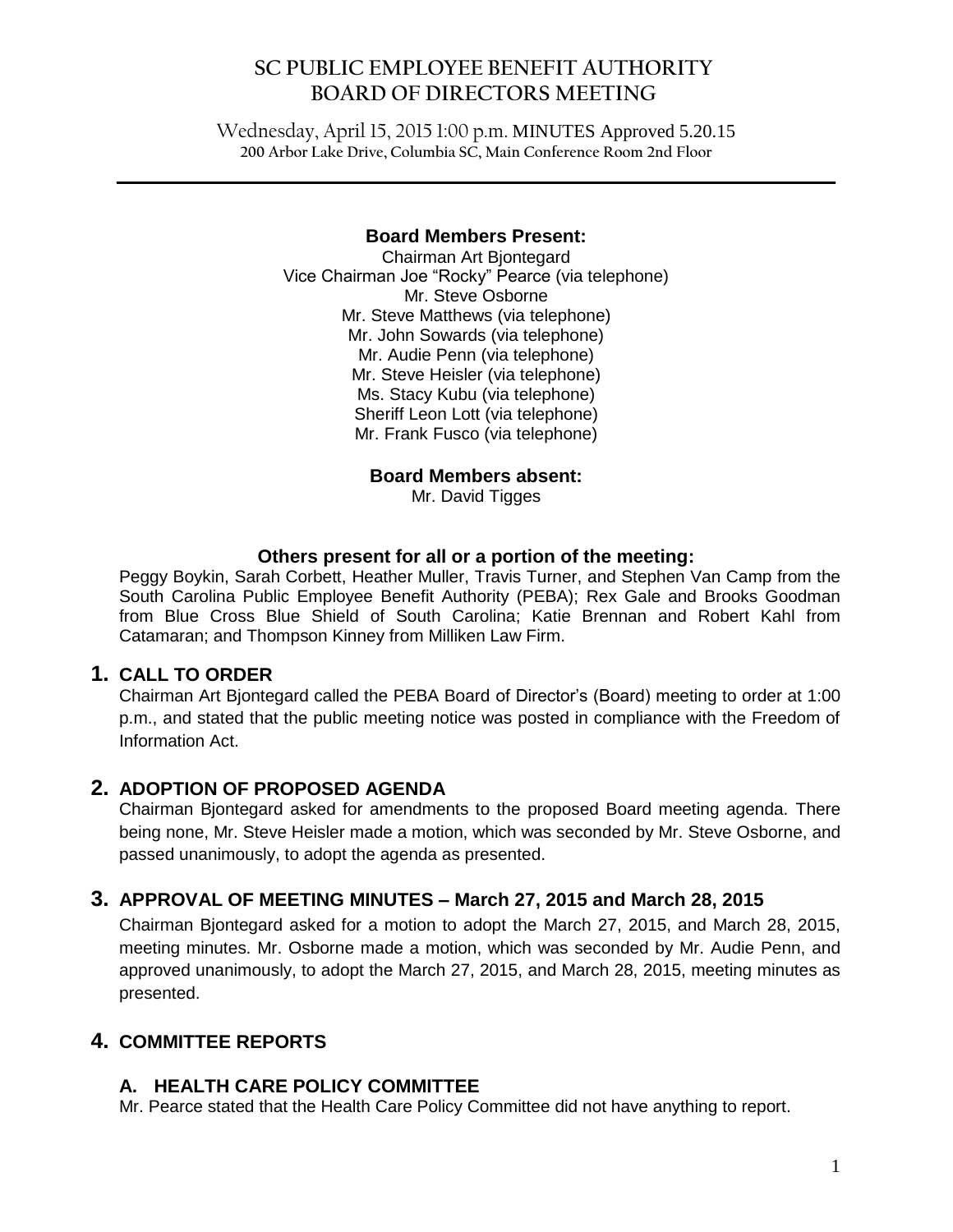# **SC PUBLIC EMPLOYEE BENEFIT AUTHORITY BOARD OF DIRECTORS MEETING**

Wednesday, April 15, 2015 1:00 p.m. MINUTES Approved 5.20.15 **200 Arbor Lake Drive, Columbia SC, Main Conference Room 2nd Floor**

 $\mathcal{L}_\mathcal{L} = \mathcal{L}_\mathcal{L} = \mathcal{L}_\mathcal{L} = \mathcal{L}_\mathcal{L} = \mathcal{L}_\mathcal{L} = \mathcal{L}_\mathcal{L} = \mathcal{L}_\mathcal{L} = \mathcal{L}_\mathcal{L} = \mathcal{L}_\mathcal{L} = \mathcal{L}_\mathcal{L} = \mathcal{L}_\mathcal{L} = \mathcal{L}_\mathcal{L} = \mathcal{L}_\mathcal{L} = \mathcal{L}_\mathcal{L} = \mathcal{L}_\mathcal{L} = \mathcal{L}_\mathcal{L} = \mathcal{L}_\mathcal{L}$ 

#### **B. RETIREMENT POLICY COMMITTEE**

Mr. John Sowards stated that the Retirement Policy Committee did not have anything to report.

#### **C. FINANCE, ADMINISTRATION, AUDIT AND COMPLIANCE (FAAC) COMMITTEE**

Mr. Steve Matthews stated that the FAAC Committee did not have anything to report.

### **5. OLD BUSINESS/DIRECTOR'S REPORT**

Chairman Bjontegard discussed an evaluation that Board members completed regarding the educational training provided at the Board retreat, and reported that the fiduciary training and the Retirement System Investment Commission (RSIC) update received the highest accolades. Chairman Bjontegard stated that the fiduciary education training is available for review on Director's Desk, and Board members who missed the retreat can receive educational credit by viewing the video and completing a form provided by staff. Chairman Bjontegard commented that he would like the next Board retreat to be held possibly outside of Columbia, in the fall, rather than in the spring, to maximize attendance.

Chairman Bjontegard advised that the PEBA Board of Directors Orientation Notebook and the Defined Benefit Administration Benchmarking Analysis are also available for review on Director's Desk.

Chairman Bjontegard reported that Sheriff Lott will be replacing Mr. Osborne on the Retirement Policy Committee, and Mr. Osborne will be replacing Sheriff Lott on the FAAC Committee.

Chairman Bjontegard commented on the recent security breaches that have impacted some state health plan members, and stated that the companies are Blue Cross Blue Shield affiliates, and are not companies with whom we contract. Chairman Bjontegard asked the Blue Cross Blue Shield attending representatives to work together after a breach is discovered to provide timely information to participants in the most efficient way possible.

Ms. Peggy Boykin, PEBA's Executive Director, provided the Director's Report, and stated that the Senate Finance Committee will be reviewing PEBA's budget this week, and met this morning to discuss PEBA's provisos.

Ms. Boykin advised that staff is working very diligently to complete the target dates for the Board's Strategic Plan-Staff Action Plans, and staff will be providing an update at the June 17, 2015, Board meeting.

Ms. Boykin reported that the Legislative Audit Council will be conducting a performance audit of PEBA and RSIC.

Ms. Boykin advised that the Budget and Control Board will be discussing the approval of PEBA's back-up generator and facility repairs at their April 28, 2015, meeting.